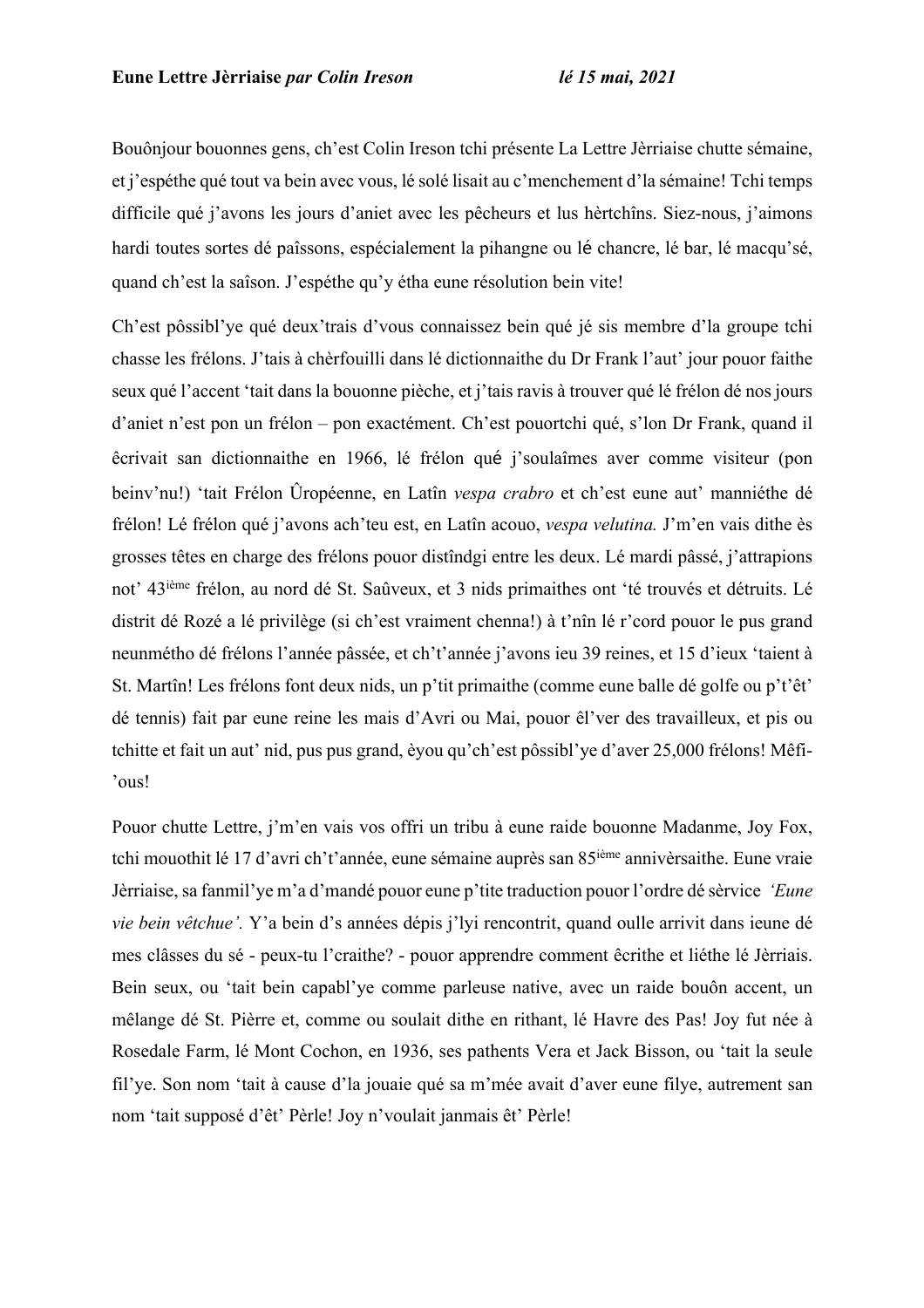La fanmilye bouogit d'fèrme pouor St. Ouen, èyou qu'i' taient duthant l'Otchupâtion d'vant d'tchitter la fèrméthie pouor prend' chèrge du Havre des Pas Hotel, et pis auprès d's années, la fanmil'ye bouogit acouo pouor Woodbine à St. Pièrre. Joy tchittit l'êcole à l'âge dé 14 ans pouor travailli siez Lé Gallais, dans Les Ruettes (ch'est Bath Street!) et rencontrit s'n homme Lewis, comme un tas d'nous, au "Pav", West Park, et i's s'mathyitent en 1957. La fanmil'ye dit qué la grand' porte 'tait tréjous ouvèrte à tous, fanmil'ye, anmîns, vaîsîns, et tréjous du mangi sus la tabl'ye. Bein souvent, Joy 'tait à êtibotchi ou digoter, san sens d'la comédie un mio malîne! Oulle aîdgit les jannes gens avec lus clobbe, ou soulait aîdgi les visiteurs d'la santé (health visitors) avec les p'tits êfants et p'tchiots au clinic dé St. Brélade, ou 'tait bein connue par toutes les mèthes!

Joy et Lewis viagitent rédgulièthement, la France, Dgèrnésy, i' volitent en Concorde et Joy prînt un passage sus l'Orient Express avec sa vaîsinne et anmine Kath. Lé monde 'tait excitant pouor ieux, l'Australie, Hong Kong, la Nouvelle Zélande, lé Cannada, l'Améthique (un hélicoptèthe à haut d'la statue d'la Libèrté), Sud Afrique, un tas d'pays!

Mais, sa fanmil'ye 'tait hardi împortante, ses êfants, les p'tits-filyes et p'tits fis, tout soulait lus rassemblier touos le dînmanches pouor lus diner; les annivèrsaithes et lé Noué des grand's célébrâtions. Et, l'Assembliée d'Jèrriais, éyou qué Joy aimthait pâler san Jèrriais, ou 'tait Vice-Présidente pouor d's années. Tréjous prêt à nos aîdgi avec lus beurrées ou faithe eune gâche; les touônnées en chars-à-bancs châque année avec ses p'tits-êfants, tous à chanter et à soufflier dans lé Tonnel souos lé Fort Régent! Un ouadgîn pouor la fanmil'ye Fox! J'allons li mantchi hardi.

Pouor les Membres d'lAssembliée d'Jèrriais, un m'sage: i' semblye qué nou n'est pon pèrmîns à boutchi les salles pârouaîsiales jusqu'au mai du Septembre; j'espéthons qué chenna s'en va changi. J'avons arrangi pouor not' rêunion annuelle à St. Martîn – touos les dés et l's ortés crouaîsis!

Là, ch'est assez pouor mé pouor lé moment, à bétôt et à la préchaine.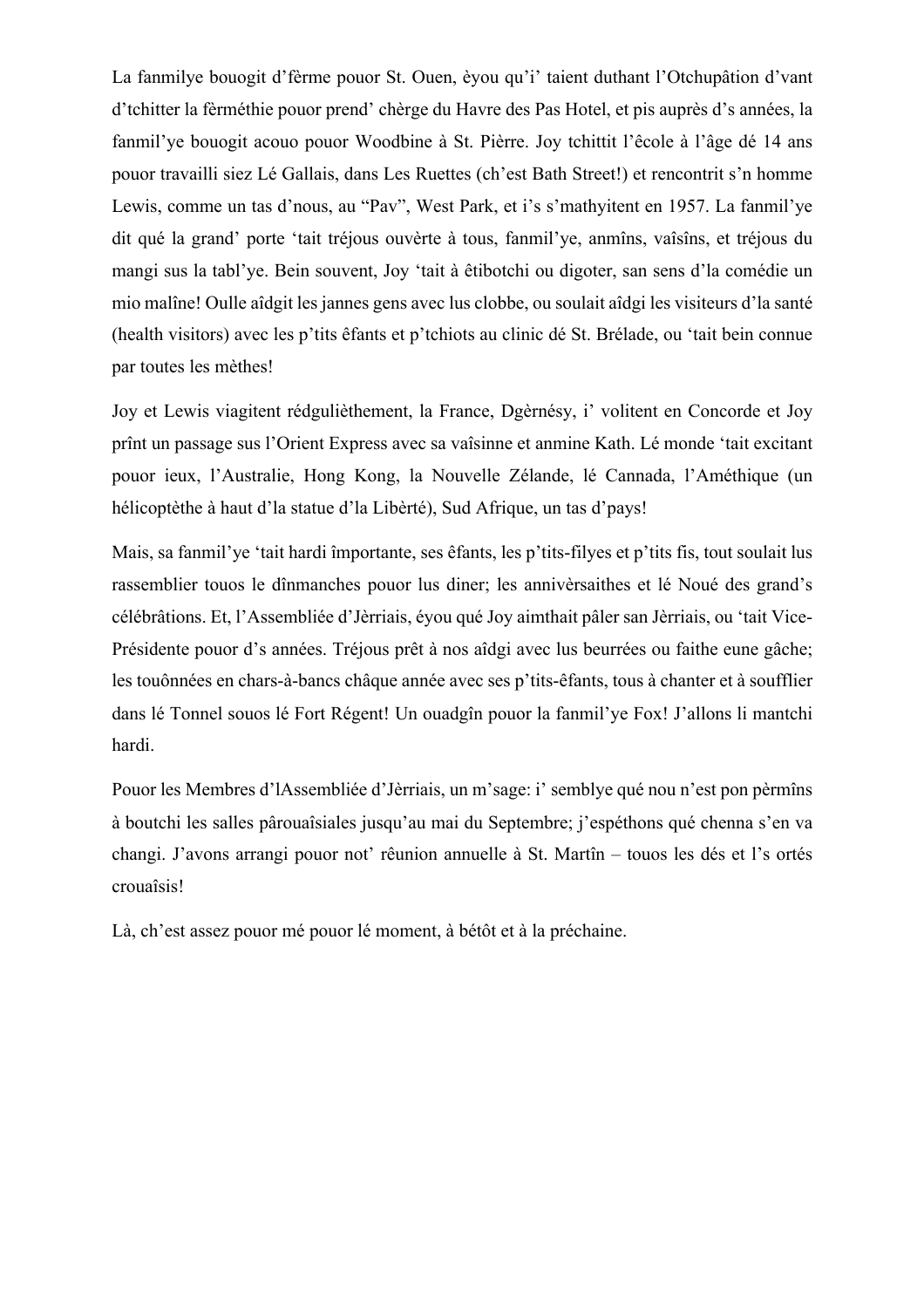## **TRANSLATION –** *Eune Lettre Jèrriaise 15.5.21. by Colin Ireson*

Hello everyone, it's Colin Ireson presenting Eune Lettre Jèrriaise this week, I hope all is well with you as the sun was shining at the beginning of the week! What difficult times we are having with the fishermen and their dispute. At home, we love all kinds of fish, especially spider and chancre crab, bass and mackerel, when in season. I hope they get a resolution quickly.

It's possible that some of you know that I am a member of the group which hunts hornets. I was looking in Dr. Frank's dictionary the other day to check my accent (on *frélon*) was in the correct place and I was surprised to find that the hornet we have nowadays is not the same hornet as in 1966 when he wrote his dictionary. The hornet we had then as a visitor (not welcome then!) was the European hornet, *vespa crabro* in Latin, another variety of the one we have now, *vespa velutina*, the Asian hornet. I must let those in charge know of the record from those days. Last Tuesday we caught the 43rd hornet this year, in the north of St. Saviour, and 3 primary nests have been found and destroyed so far this year. The Rozel district has the privilege (if it's that!) of holding the record for the most caught last year, and this year we have caught 39 queens, 15 of them in St. Martin! The hornets make two nests, a small primary one the size of a golf or tennis ball in April or May to rear some workers, and then she moves to make a much larger nest which might have up to 25,000 hornets! So, watch out!

For this letter, I am going to pay attribute to a true Jersey lady, Joy Fox, who died 17 April this year, a week before her 85th birthday. Her family asked me for a small translation for her Order of Service 'a life well lived'. I have known her for many years since she first came to one of my evening classes to, can you believe it, learn to read and write Jèrriais. She was certainly a capable native speaker with a true accent, a mixture of St. Peter and, as she used to say with a laugh, Havre des Pas! Joy was born at Rosedale Farm, Mont Cochon, in 1936, her parents were Vera and Jack Bisson, she was the only girl. Her name arose because of the joy her mother felt to have a girl, otherwise she was supposed to be named Pearl. Joy never wanted to be a Pearl!

The family moved farm for St. Ouen where they stayed for the duration of the Occupation before leaving farming to run the Havre des Pas Hotel, then some years later the family moved again for Woodbine in St. Peter. Joy left school at 14 to work for Le Gallais in Bath Street and met her husband Lewis, as did many of you perhaps, at "The Pav", West Park and they married in 1957. The family told me that the door was always open to all, family, friends, neighbours, and always food on the table. Joy often teased, her sense of humour often a little naughty! She helped the youngsters at their youth club, and used to help the health visitors at clinic with babies and young children. She was well known by St. Brelade mothers everywhere!

Joy and Lewis travelled regularly, France, Guernsey, they flew on Concorde and Joy took passage on the Orient Express with her friend and neighbour Kath. The world was exciting to them, Australia, Hong Kong, New Zealand, Canada, America (a helicopter ride over the Statue of Liberty), South Africa, lots of countries!

But, her family was very important to her, her children, granddaughters and grandsons, everyone used to meet for Sunday lunches; birthdays and Christmas were great celebrations. And l'Assembliée d'Jèrriais, where Joy loved to speak her Jèrriais and was Vice-President for a number of years. Always ready to help with her sandwiches or to make a cake; the annual lorry rides with the children and grandchildren, everyone singing and whistling as they went